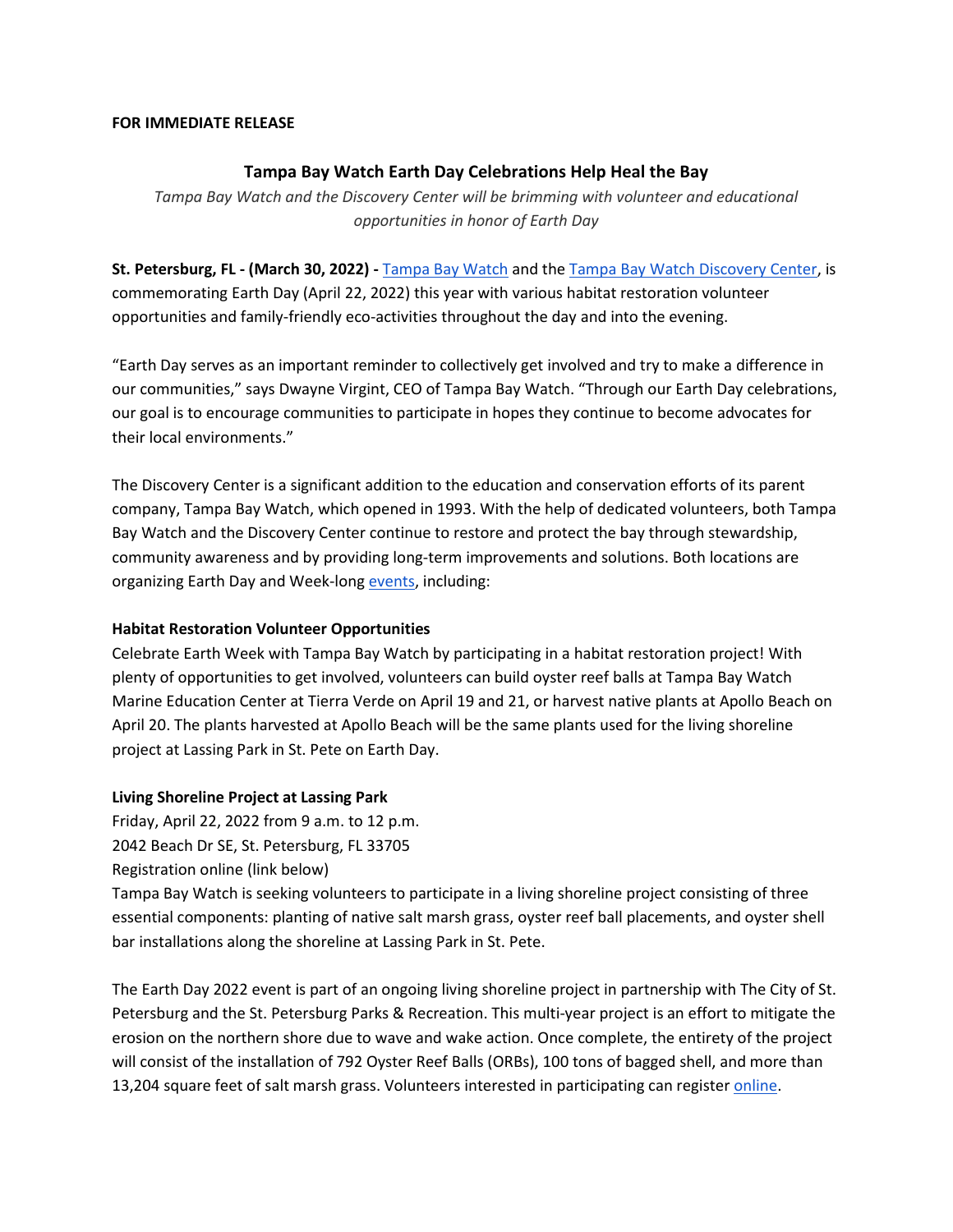## **Earth Day Celebrations at the Tampa Bay Watch Discovery Center**

Friday, April 22, 2022 from 11 a.m. to 4 p.m.

700 2nd Ave NE, St. Petersburg, FL 33701

From phytoplankton to manatees, Tampa Bay is home to a wide variety of plants and animals. Discover new ways to make more eco-friendly choices that will benefit the Earth. This free family-friendly event will feature different eco-activities outside of the center offered every 30 minutes for young environmentalists to enjoy. Presenting sponsors include Climate First Bank, Legacy Vacation Rentals, and Salt Palm Development.

# **An Earth Night Celebration at the Discovery Center**

Friday, April 22, 2022 from 6 p.m. to 8 p.m.

700 2nd Ave NE, St. Petersburg, FL 33701

Ticketed event (link below)

Conclude Earth Day celebrations at the Discovery Center featuring a very special guest, published author, storyteller and environmentalist[, Randy Wayne White.](https://www.randywaynewhite.com/doc-ford-novel-series) Guests can enjoy a waterfront meet-andgreet with Randy and book signing while listening to his adventurous tales about the wonders of Florida's Gulf Coast. Enjoy craft cocktails, rum tasting and bites from [Doc Ford's Rum Bar & Grille](https://www.docfords.com/) and other local restaurants.

[Tickets](https://41207a.blackbaudhosting.com/41207a/Earth-Night-Celebration) are required and proceeds support the year-round community education programs at the Discovery Center.

#### ###

## **About Tampa Bay Watch**

Tampa Bay Watch is a 501 (c)(3) non-profit organization dedicated to fostering a healthy Tampa Bay watershed through community-driven restoration projects, education programs, and outreach initiatives. Incorporated in 1993, Tampa Bay Watch conducts habitat restoration and educational activities throughout the year, relying heavily on the efforts of community volunteers. These programs seek to build citizen awareness, concern and participation in improving the health and sustainability of Tampa Bay. Tampa Bay Watch opened the Tampa Bay Watch Discovery Center at the new St. Pete Pier in July 2020. The Discovery Center features a public Exhibit Gallery showcasing the economic and ecological value of the Tampa Bay estuary to residents and visitors, a 45' eco-vessel which conducts daily on-water educational activities and both an outdoor "wet" classroom and an indoor classroom offering a variety of environmental outreach programs to visitors and Tampa Bay area students. *For more information, visit www.tampabaywatch.org, or call 727-867-8166.* 

## **About Tampa Bay Watch Discovery Center**

The Tampa Bay Watch Discovery Center is the only marine environmental experience in downtown St. Petersburg. Located approximately halfway down the St. Pete Pier with soaring rooflines and floor to ceiling glass walls, the Discovery Center creates a dynamic visitor experience. This experience includes an exhibit gallery that tells the story of the history of the largest open-water estuary in Florida and the role Tampa Bay Watch has had in its recovery. Exhibits include touch tanks, interactive displays, video presentations, and docent-led tours.